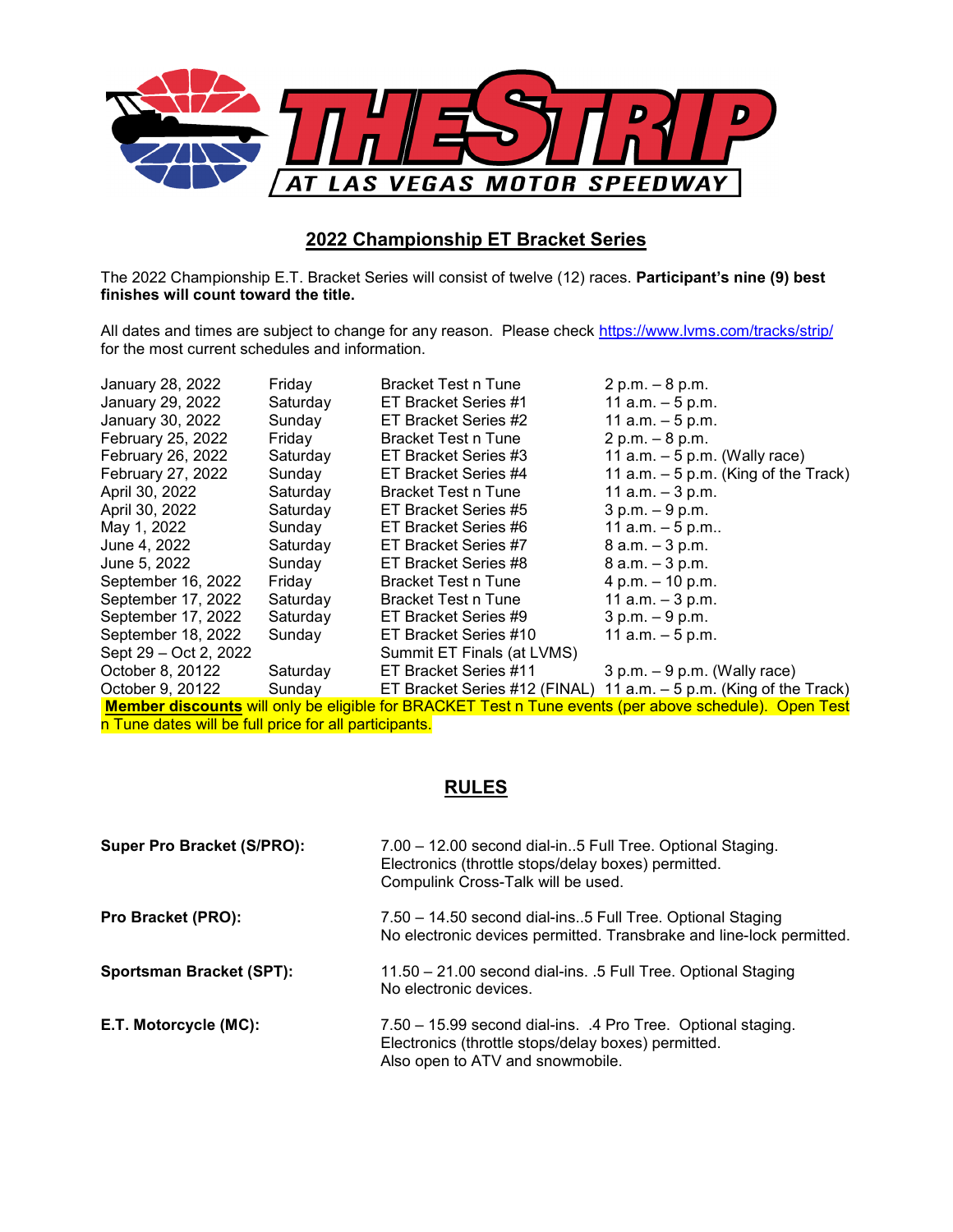## **Rules continued**

Racers will be allowed to enter the same car in more than one class. Car must meet all tech rules for that class. (Example: If a Pro car moves into Sportsman, the trans brake button must be removed.)

The practice of standing directly in front of a vehicle during the burnout is strictly prohibited.

No touching of the car will be allowed during the burnout. No pushing, holding with hands, or hip checks.

We will continue to follow Division 7 ET Finals rules for 2022

See: [www.nhradiv7.com](http://www.nhradiv7.com/) for rules.

**Tow Vehicles** are not permitted in Pro and Sportsman once the car has reached the back of the staging lanes. Cars are permitted to tow back to their pits once they have exited the racing surface.

**Points Participation:** All drivers must sign-up for participation in the Las Vegas Motor Speedway points program and pay the \$50 program membership registration fee (per class) **before any points will be counted in the 2022 championship total**. There is no grace period to sign-up for points. Points tally begins when registration form and payment are received. Please make sure you turn in the form along with your receipt of payment so that we may process it in a timely manner.

### **Banquet Awards:** To Be Announced

**Wally race: -** there will be two, the 2021 Wally's Saturday February 26. The 2022 Wally's Saturday October 8.

**NHRA King of the Track: -** there will be two, the 2021 trophy Sunday February 27, and the 2022 trophy Sunday October 9. Format; Super Pro, Pro, Sportsman, Motorcycle winners from that day will compete against each other in a blind draw ladder to crown one King of the Track. (No Cross Talk)

### **2022 POINT DISTRIBUTION SYSTEM**

The Strip at Las Vegas Motor Speedway will distribute Championship Series points as follows for the 2019 season:

16 points to compete in the first round of eliminations.

10 points for each round win during race eliminations.

5 bonus points for the race elimination winner.

2 bonus points for the race elimination runner-up.

Any driver who breaks prior to first round of eliminations will receive 6 points after passing tech inspection. If you are already on a ladder for first round or have made it to the starting line, you will receive first round points.

### **Tie-breakers**:

- First tie-breaker will be based off of total number of points scored in all 12 events.
- Second tie-breaker will be based on total number of round wins in all 12 events.
- Third tie-breaker will be based on total number of final round wins.
- Fourth tie-breaker will be total number of runner-up finishes.
- Fifth tie-breaker will be total number of semi-final appearances.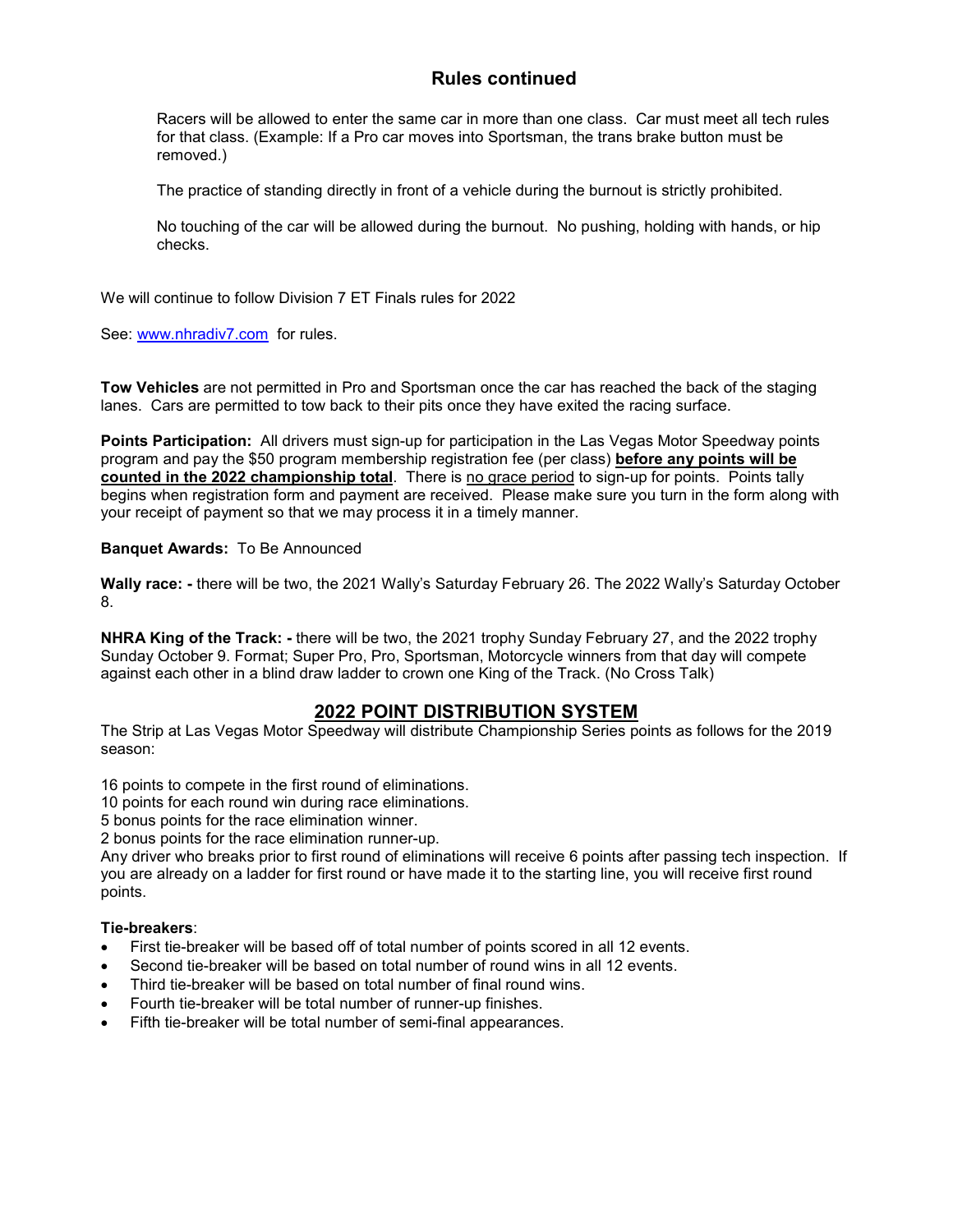## **2022 ET Finals**

The Division 7 ET Finals will be held in Las Vegas, NV September 29-October 2, 2022.

LVMS will be allowed (2) teams Team 1of 40 racers (points earning team), Team 2 no limit on size non-points earning)

Class size for team 1 will be determined by the % of memberships in each class, according to points placement in that class. (Example: Super Pro =30%, Pro =45%, Sportsman =15%, Motorcycle =10% of the total points members. Team  $1 =$  Super Pro  $-11$ , Pro  $-13$ , Sportsman  $-8$ , Motorcycle  $-8$ .

Race of Champions – 1 Vehicle per class. Highest points earner on team 1 as long as driver competed in at least 50% of Summit ET races held.

You must be a member of the LVMS points series for 202 and have competed in at least (2) bracket series events in order to race as a member of the team at this event. Please remember that your points do not count until we have received your membership form and payment. Racers may enter the same car in two categories. Car must meet all tech rules for the class it will be running in. (Example: If a Pro car moves back to run in the Sportsman category, the trans brake button must be removed.)

### **2022 PRICING**

| <b>E.T. Bracket Series</b>   |                   |                |                                                |
|------------------------------|-------------------|----------------|------------------------------------------------|
|                              | <b>Single Day</b> | <b>Two Day</b> |                                                |
| Super Pro:                   | \$60              | \$110          |                                                |
| Pro:                         | \$50              | \$90           |                                                |
| Sportsman:                   | \$40              | \$70           |                                                |
| Motorcycle:                  | \$40              | \$70           |                                                |
| Adult Crew:                  | \$15              | \$25           |                                                |
| Kids (13-17):                | \$10              | \$15           | (No Restricted Access Permitted)               |
| 12 and Under:                | \$Free            | \$Free         |                                                |
| Parking:                     | \$20              | \$20           | (Parking pass is for Friday - Sunday)          |
| Test_n Tune                  |                   |                |                                                |
| Bracket TnT                  | \$50              |                | (Non-Members)                                  |
| Bracket TnT<br>TnTCrew       | \$35<br>\$15      |                | (Members – Good for Bracket Test n Tunes only) |
| Kids (13-17)<br>TnT 12/Under | \$10<br>\$Free    |                | (No Restricted Access Permitted)               |
|                              |                   |                |                                                |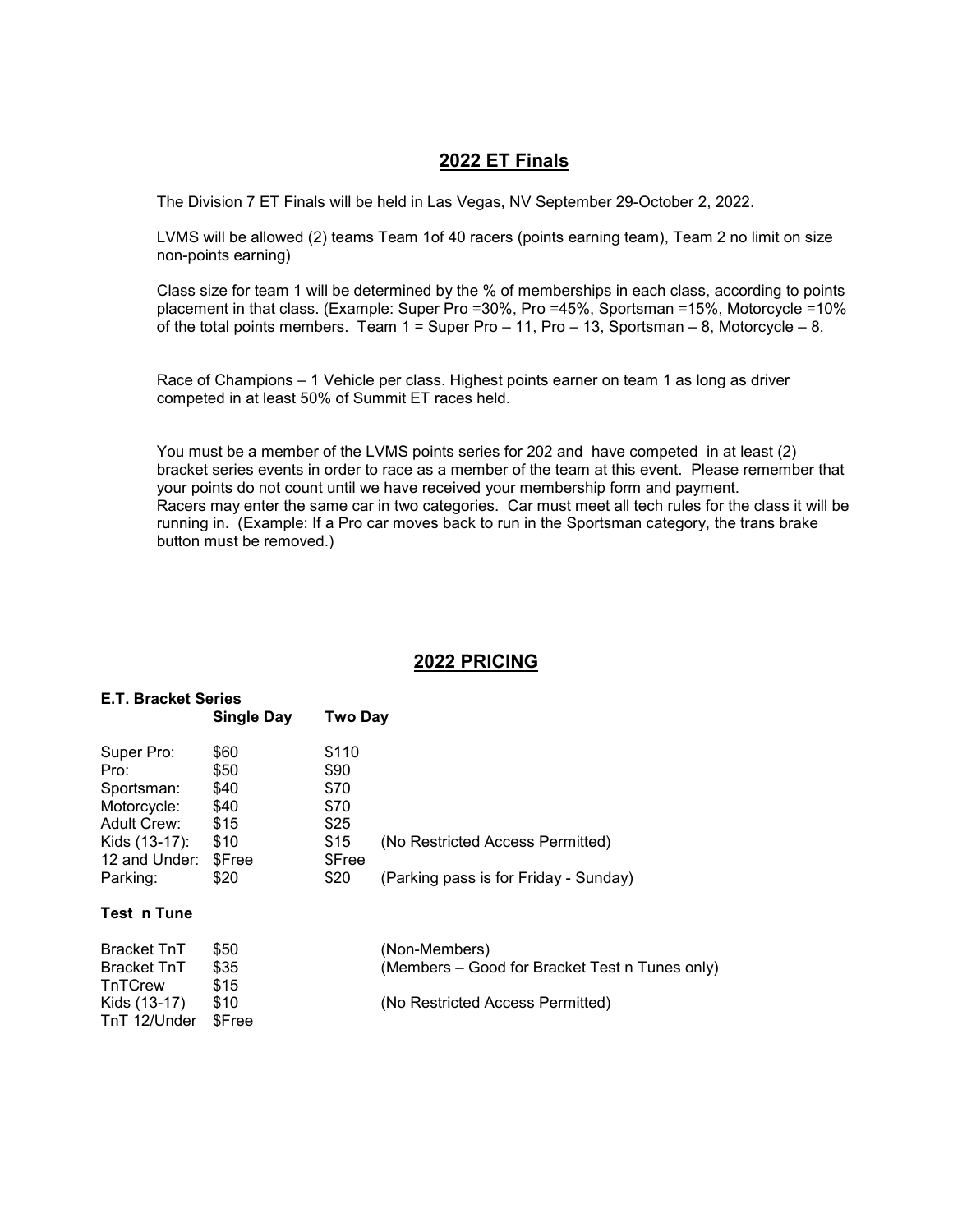# **2022 LAS VEGAS MOTOR SPEEDWAY E.T. BRACKET PURSE**

| <b>SUPER PRO - \$60 tech card entry fee</b> |                |              |             |       |       |      |
|---------------------------------------------|----------------|--------------|-------------|-------|-------|------|
| <b>TOTAL CARS 1ST RND.</b>                  | WIN            | R/U          | <b>SEMI</b> | QTRS. | 1/8   | 1/16 |
| $129+$                                      | <b>\$4,000</b> | \$2,000      | \$750       | \$250 | \$100 | \$60 |
| $65 - 128$ :                                | \$1,500        | \$500        | \$200       | \$100 | \$60  |      |
| $49 - 64:$                                  | \$1,000        | <b>\$400</b> | \$175       | \$85  |       |      |
| $33 - 48$ :                                 | \$800          | \$350        | \$150       | \$60  |       |      |
| $17 - 32$ :                                 | \$600          | \$200        | \$100       |       |       |      |
| 16 or less:                                 | \$300          | \$150        | \$50        |       |       |      |

#### *PRO BRACKET* **- \$50 tech card entry fee**

| <b>TOTAL CARS 1ST RND.</b> | WIN     | R/U     | <b>SEMI</b> | QTRS. | 1/8   | 1/16 |
|----------------------------|---------|---------|-------------|-------|-------|------|
| $129+$                     | \$3,000 | \$1,000 | \$300       | \$150 | \$100 | \$50 |
| $65 - 128$ :               | \$1,000 | \$350   | \$200       | \$100 | \$50  |      |
| $49 - 64:$                 | \$600   | \$300   | \$150       | \$75  |       |      |
| $33 - 48$ :                | \$500   | \$175   | \$100       | \$50  |       |      |
| $17 - 32$ :                | \$400   | \$150   | \$50        |       |       |      |
| 16 or less:                | \$250   | \$125   | \$50        |       |       |      |

#### *SPORTSMAN & MOTORCYCLE -* **\$40 tech card entry fee TOTAL CARS 1ST RND. WIN R/U SEMI QTRS.**

| $129 +:$     | \$2,000 | \$500 | \$200 | \$100       |
|--------------|---------|-------|-------|-------------|
| $65 - 128$ : | \$500   | \$250 | \$125 | <b>\$60</b> |
| $49 - 64:$   | \$350   | \$200 | \$80  | \$40        |
| $33 - 48$ :  | \$300   | \$150 | \$70  |             |
| $17 - 32$ :  | \$250   | \$125 | \$50  |             |
| $9 - 16:$    | \$200   | \$100 | \$25  |             |
| 8 or less:   | \$100   | \$50  |       |             |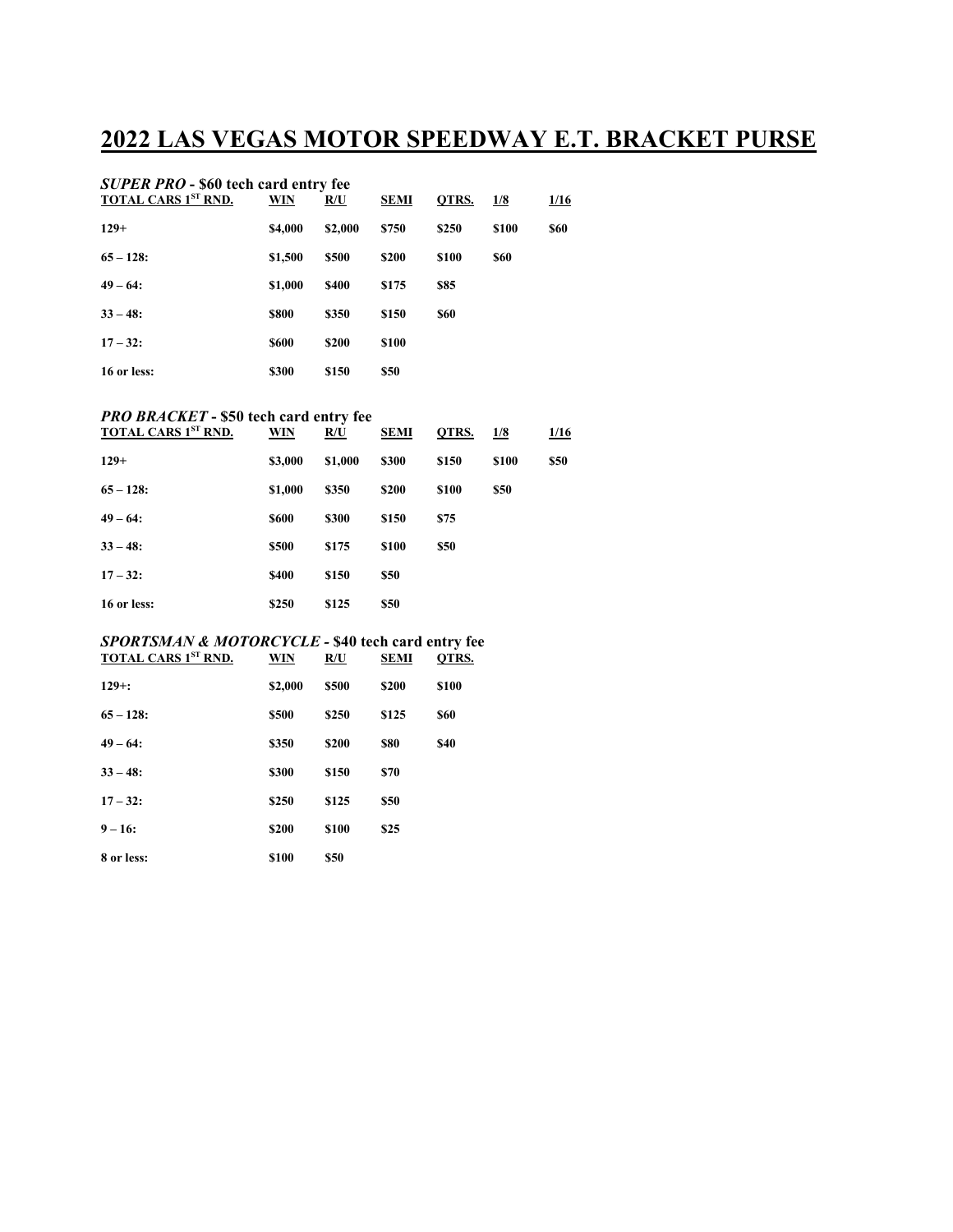

# **2022 LVMS DRAG STRIP MEMBERSHIP**

\*Points enrollment for **each** additional class = \$50.00 Please check which class(es) you wish to participate in during the 2022 Drag Racing Season. LVMS Membership = \$50.00 (Includes track registration and points enrollment for up to one class\*)

| $7.00 - 12.00$  |
|-----------------|
| 7.50 - 14.50    |
| $11.50 - 21.00$ |
| 7.50 - 15.99    |
|                 |

| Forms must be received prior to your first points race in order to receive points. NO EXCEPTIONS!!!!                                                                         |       |                                               |                                                                                 |         |
|------------------------------------------------------------------------------------------------------------------------------------------------------------------------------|-------|-----------------------------------------------|---------------------------------------------------------------------------------|---------|
| <b>Car Number:</b>                                                                                                                                                           |       |                                               | NHRA E.T Number (If you do not have an NHRA ET Number tech will assign you one) |         |
| Driver Name:                                                                                                                                                                 |       |                                               |                                                                                 |         |
| Address:                                                                                                                                                                     |       |                                               |                                                                                 |         |
| City:                                                                                                                                                                        |       | ST:                                           | Zip:                                                                            |         |
| <b>Birth Date:</b>                                                                                                                                                           |       | (MM/DD/YYYY)                                  |                                                                                 |         |
|                                                                                                                                                                              |       | Jacket Size: (Adult Sizes) (Circle One) S M L | XL 2XL<br>3XL<br>4XL                                                            |         |
|                                                                                                                                                                              |       |                                               | Evening Phone #                                                                 |         |
| Emergency Phone # (<br>Please provide your Email address if you would like to receive Drag Strip Information only. This information will not be shared with outside parties. |       |                                               |                                                                                 |         |
| Email:                                                                                                                                                                       |       |                                               |                                                                                 |         |
| NHRA Membership #:                                                                                                                                                           |       |                                               |                                                                                 |         |
| Vehicle #1:                                                                                                                                                                  | Year: | Make:                                         | Model:                                                                          | Engine: |
| Vehicle #2:                                                                                                                                                                  | Year: | Make:                                         | Model:                                                                          | Engine: |
|                                                                                                                                                                              |       |                                               |                                                                                 |         |

Please fill out the W-9 form on the back of this form. Even if we have paid you before, we still need updated information. The name that the check will go to (Pay To Name) needs to be on the W-9 form along with the address that is on file with the IRS and a complete EIN in order to process a payment. Please fill out the Driver name, Class, and Car # on the bottom as well, even if the driver and pay to are the same. All of these things will help us to be able to pay everyone correctly and in a timely manner.

*INCOMPLETE FORMS WILL NOT BE PROCESSED AND DRIVERS WILL NOT EARN POINTS. FORMS THAT CAN NOT BE READ WILL NOT BE PROCESSED. PLEASE WRITE LEGIBLY.*

*NO POINTS WILL BE EARNED UNTIL COMPLETED FORM AND FEES ARE SUBMITTED TO THE TRACK!! THERE IS NO GRACE PERIOD!!*